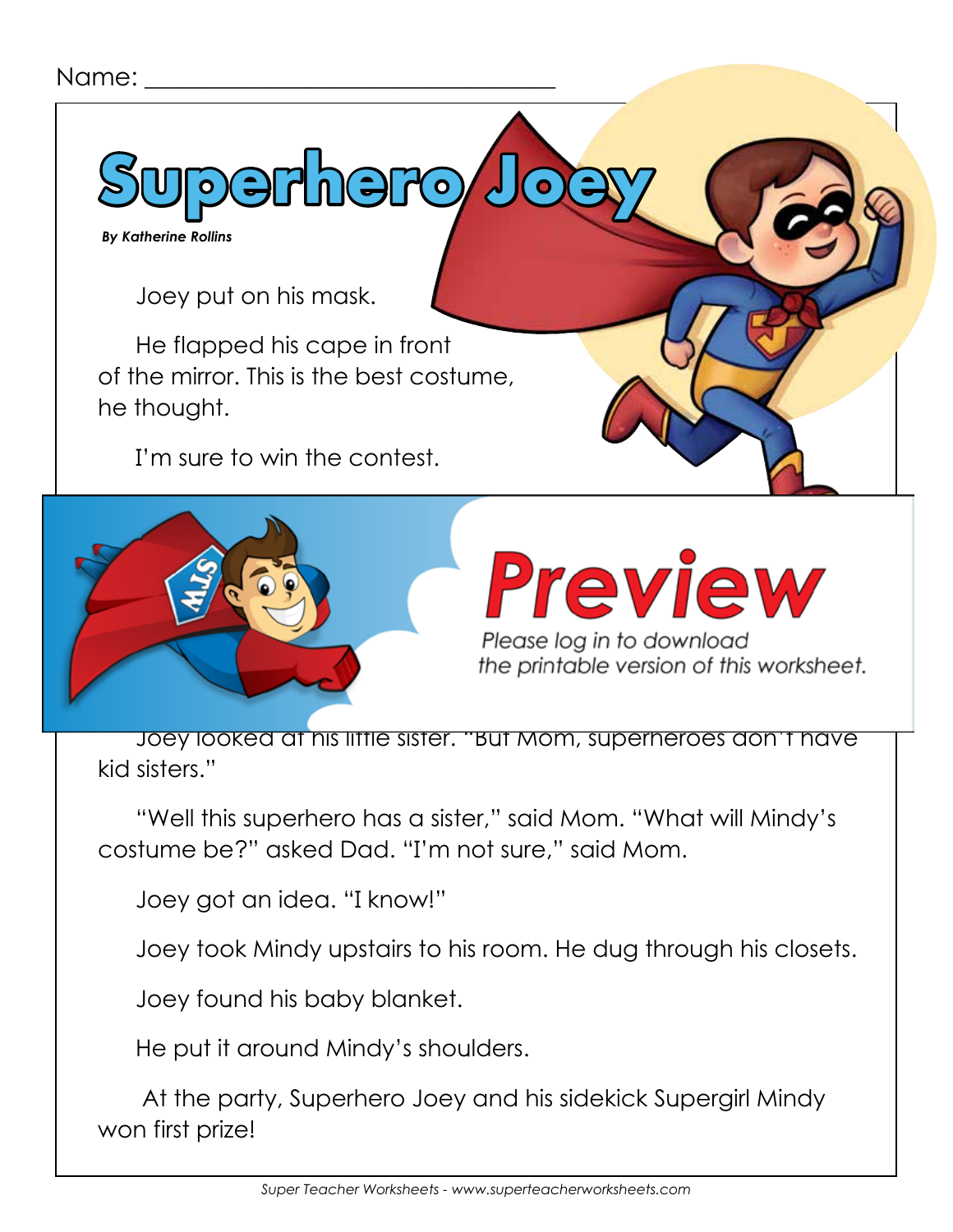

**Something extra:** On the back of this paper, draw a picture of Super Joey and his sidekick Supergirl Mindy.